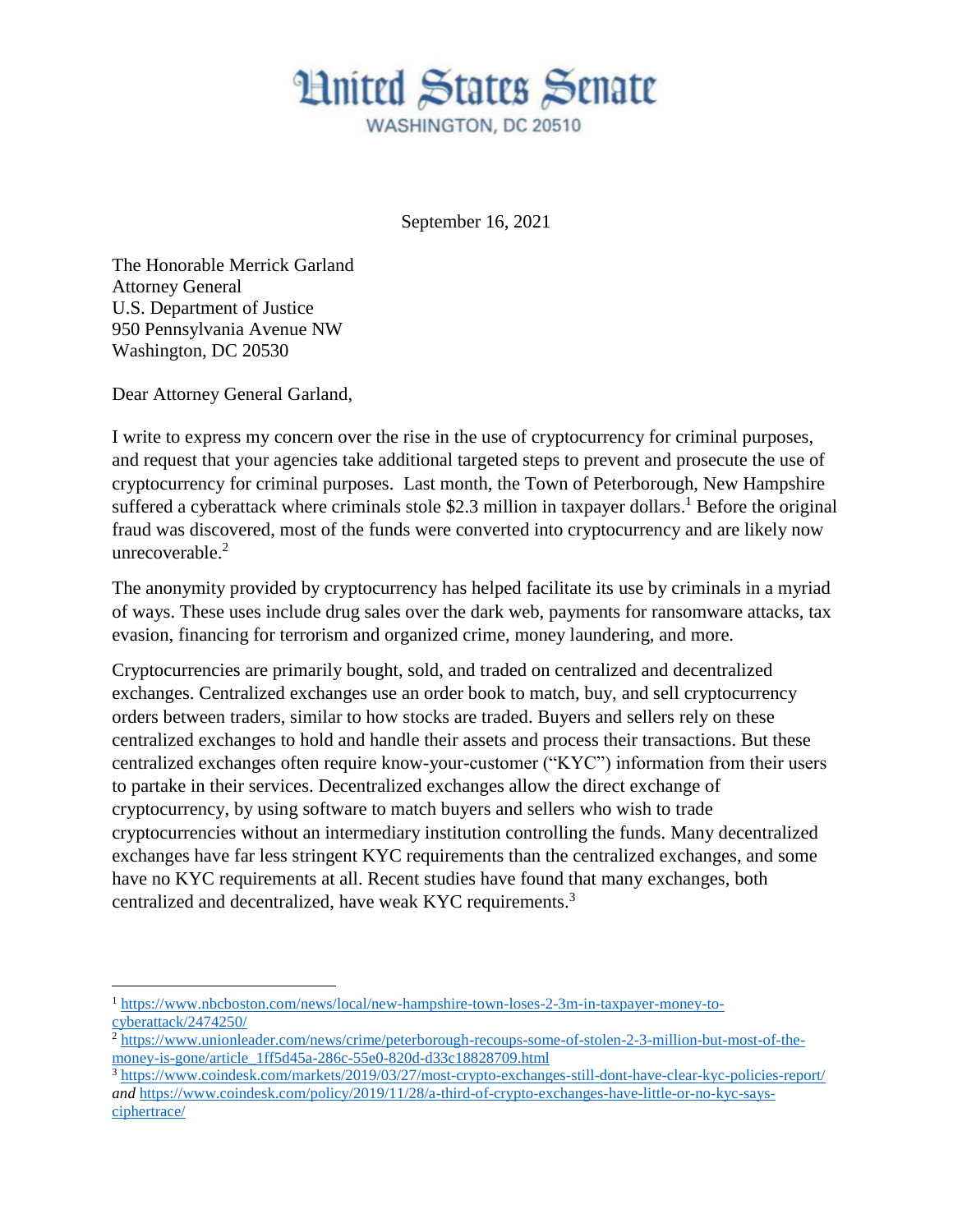Cryptocurrency can also be bought, sold, and traded at cryptocurrency kiosks and over-thecounter (OTC) trading desks. <sup>4</sup> Cryptocurrency kiosks are physical machines that look and function similar to automated teller machines (ATM) and can be located anywhere while OTC desks function similarly to foreign currency exchanges, where the user buys or sells the cryptocurrency to the desk directly.<sup>5</sup> Both cryptocurrency kiosks and OTC desks usually require less KYC than centralized exchanges.

It is clear that more robust KYC requirements for cryptocurrency exchanges, cryptocurrency kiosks, and OTC cryptocurrency trading desks could improve transparency in the U.S. and global cryptocurrency markets, and lead other countries to follow our lead in requiring KYC information for users on these services. This in turn could prevent illicit use of this novel financial technology while allowing the legitimate use of cryptocurrencies to flourish as a whole.

To that end, I request answers to the following questions:

- 1. What authority do your agencies have to regulate U.S.-based cryptocurrency exchanges, cryptocurrency kiosks, and OTC cryptocurrency trading desks and their users?
- 2. What additional authority could be helpful in your agencies' attempts to regulate U.S. based cryptocurrency exchanges, cryptocurrency kiosks, and OTC cryptocurrency trading desks and their users?
- 3. Would additional civil or criminal penalties under 18 U.S. Code § 1960 aid your agencies' efforts to prevent and prosecute the criminal use of cryptocurrency?
- 4. Would an additional waiting period requirement for conversion from fiat currency into cryptocurrency help your agencies recover funds before they are converted and become unrecoverable such as in the Peterborough case? Could an additional waiting period be implemented for select transactions that could be designated as high risk, or according to value, or would a waiting period need to need to be universally implemented?
- 5. Would an additional waiting period requirement for conversion from fiat currency into cryptocurrency be permissible under current authorities? If not, what additional authorities would your agencies require to institute one?
- 6. Would requiring cryptocurrency exchanges to reverse or reimburse users in cases of fraud, similar to what is done with credit cards and wire transfers, help combat the criminal use of cryptocurrencies?

 $\overline{a}$ <sup>4</sup> <https://securityandtechnology.org/wp-content/uploads/2021/04/IST-Ransomware-Task-Force-Report.pdf>

<sup>5</sup> *Id*.